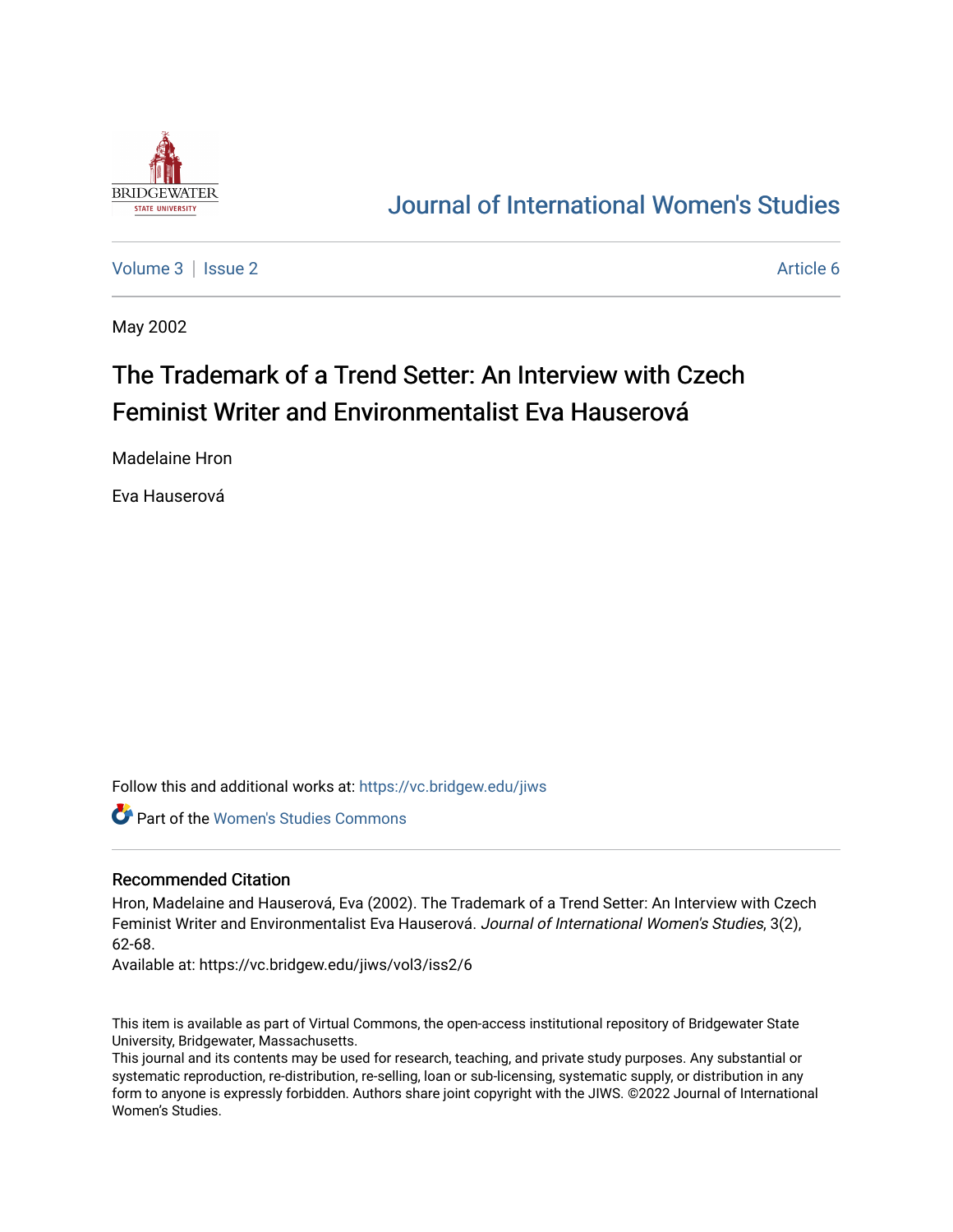#### **The Trademark of a Trend Setter: An Interview With Czech Feminist Writer And Environmentalist Eva Hauserová**

## By Madelaine Hron<sup>1</sup>

*I had long known of Eva Hauserová — major Czech feminist writer and founding figure of the Gender Studies Center in Prague. I met her personally for the first time at party she gave in Prague in spring 2001, certainly one of the most delightful get-togethers I enjoyed while I was there: it was a "kiddie" party, and we (a number of well known writers and scholars) were to dress up like kids, eat snacks and play children's games. I was immediately enchanted by Eva's wit, her artistic and literary talent, as well as her lucid understanding of Czech politics and society. It was not until this year that I resolved to interview this inspiring figure, first online and then face-to-face in Prague. Again I*  was charmed by her presence, above all in her modest appraisal of herself and her *clever, insightful commentary on contemporary Czech issues*. *I begin with a brief biography.* 

#### **Militant Czech Feminist or Keen Cultural Critic? A Biography of Eva Hauserová**

"Eva Hauserová" is a household name in the Czech Republic, synonymous with the evolving Czech feminist movement, and now with a number of emerging environmentalist lobby groups. Outspoken, she is heard regularly on radio and television, and highly prolific, she has written numerous articles and books concerning women's issues, environmental concerns and commentary on Czech politics. Hauserová is renown for her witty, ironic style, satirical and even acerbic at times, but always piercing, persuasive and to the point on crucial contemporary issues. The controversial handbook, *Příručka Militantního Feminismu,* 1999 (The Handbook of Militant Feminism: 101 Lies Men Tell Women And Why Women Believe Them), she wrote under a pseudonym, often cause Hauserová to be dismissed a "radical" feminist. However she should rather be considered for her powerful progressive fiction such as in *Cvokyně,* 1992 (Crazed) or her lucid, insightful journalism such as her articles collected in *Lapače času*, 2000 (Panting Time).

Born in Prague in 1956, Eva Hauserová studied biology at the Charles University and trained as a geneticist, and in the early 1980s, she became interested in creative writing and journalism. She soon became a leading figure in the Prague science fiction community writing such books as *Hostina mutagenů*. Hauserová also briefly worked as an advertising copywriter, then as editor for *Harlequin Books* and later, as editor for a science fiction publisher. In many ways, Hauserová's literary career during the oppressive communist regime represents the path of many leading intellectuals – forced to embark in fields that were not threatening for the regime and when writing, becoming editors, typesetters, or camouflaging their ideas in politically correct genres. Now Hauserová is a full-fledged fiction writer, publishing more than a book a year, such as *Když se sudičky spletou*, 2000 (When Fairies Err) or *Zrání Madly v sedmi krocích, aneb, Přitažlivost západních mužů,* 2000 (The Maturing of Madla in Seven Steps or The Appeal of Western Men).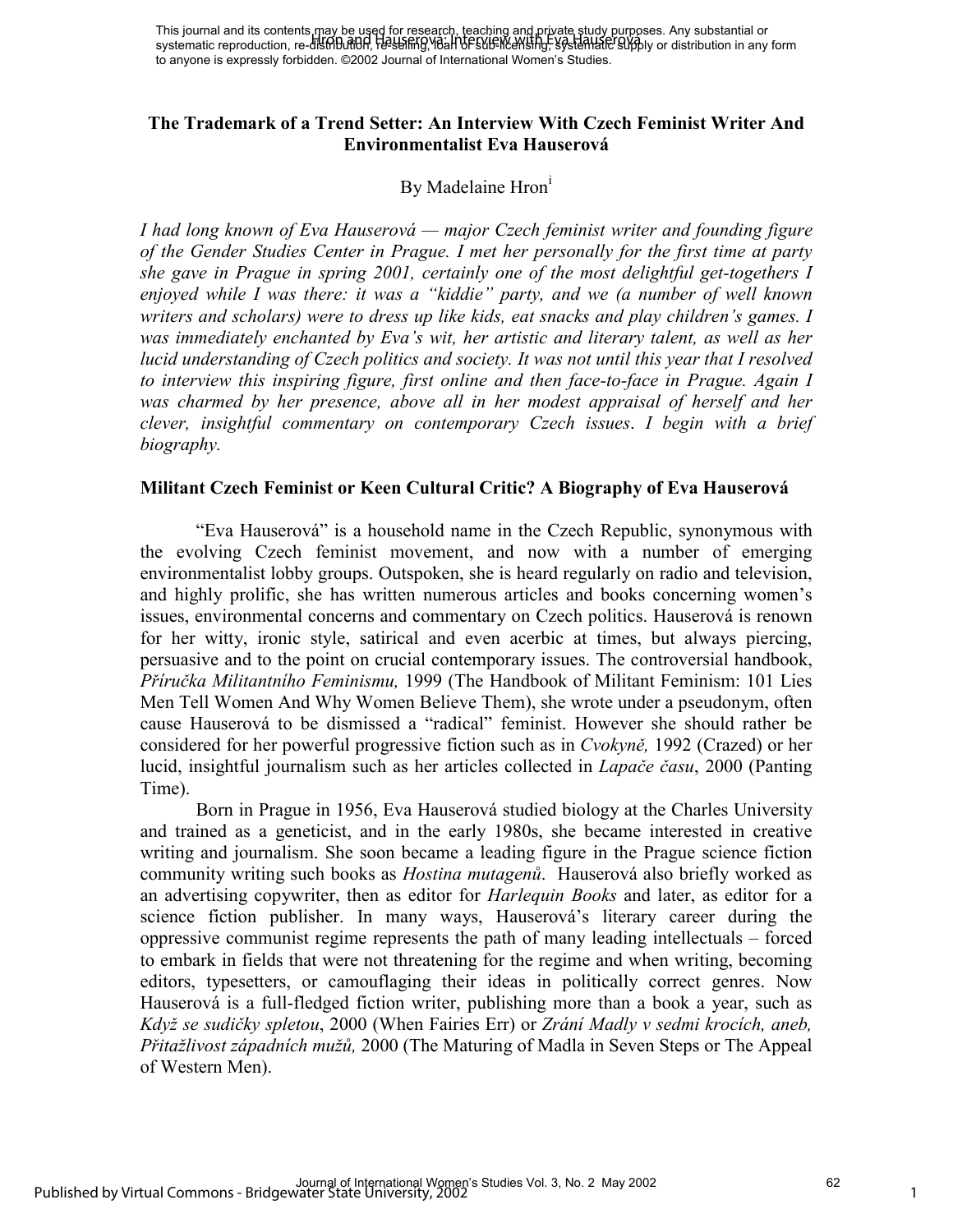Despite her literary accomplishments, Hauserová is still forced to supplement her income as a translator. She averages a book a month, ranging in versatility from Harlequin novels (such as Danielle Steel or Elizabeth Chadwick) to bestsellers ( James Redfield's C*elestine Prophesy)* as well as psychology books by Erich Fromm. Again, this tendency points to the sad reality of Czech women writers in contemporary Czech society. Notwithstanding, Hauserová is also a leading member of the Czech Gender Studies Center in Prague, and her work has certainly influenced other Czech women writers such as Iva Pekarková and feminist intellectuals such as Jiřina Šiklova or Eva Kalivodová. Currently, she is very involved in the growing environmental problems arising in the Czech Republic, most notably an activist in the Czech women's group 'Zelený kruh' (The Green Circle), an umbrella organization of civic environmental initiatives. She has published several books on this topic recently as well, including *Růže mezi trním*, 1996 (Rose among thorns) or *Kapesní průvodce ekofeminismem*, 1997 (The Pocket Guide To Ecofeminism).

 Unfortunately, little of Hauserová's work has been translated into English, perhaps because her work is so charged with Czech politics and social-cultural pertinence, and displays an unsettling mixture of humor and satire. English translations of her earlier stories have appeared in *BBR*, *One Eye Open* and *The Thirteenth Moon*, English language journals from the Czech Republic, sadly all of them now defunct.

#### **CER: You are one of the most famous Czech feminists – what does feminism mean for you?**

EH: First I should mention that in the Czech Republic today there's a number of people who engage themselves with feminism on a serious academic, philosophical, sociological and political level -- I am not one of these. I'm simply a writer and publicist with feminist concerns, and that's why I write about these problems; whether I want to or not, they infiltrate my work. For me feminism means examining women and men's gender roles in society, and where they seem constraining and problematic to me, to put them into question and change them. I think that a patriarchal element pervades the public sphere and it's necessary to bring into it more of women's concerns.

#### **CER: How has feminism changed after '89? Is feminism dead in post-communism? Are there any differences with the West?**

EH: Before '89, feminism didn't exist at all. People associated feminism with communist quotas of the number of women in Parliament or the communist politics of employing all women in the social order, which of course, created a double burden for women. So right after '89, one might have said that feminism was dead; many women readily welcomed the opportunity to stay at home and take care of their kids. At the beginning of the '90s, the Czech media represented feminism rather negatively – like crazy American women who hate men and want revolution! But at the end of the nineties, there emerged, at least in more educated circles and higher-standard media sources, a turn for the better. Young people especially, recognized the need to protect women's rights and engage in feminist debates, lest their standard of life be threatened. In this way, I think we are growing closer to Western concerns. I believe that in some ten years, we might be at the level of Western countries.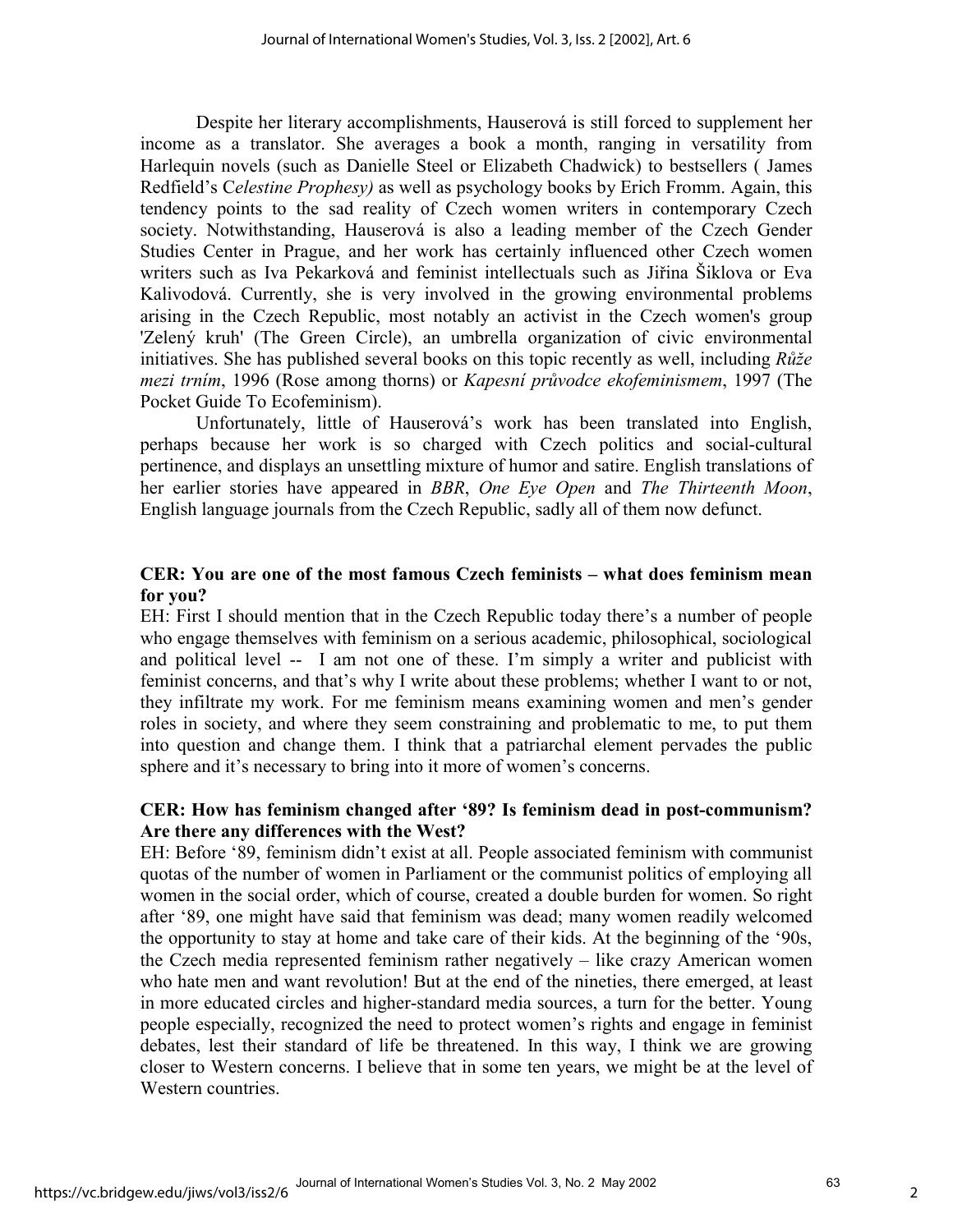#### **CER: What are, according to you, the greatest problems facing women today?**

EH: The most media attention and strident cries focus on the lower pay women receive in relation to men (about 30% less); women have greater difficulty in finding jobs or being admitted to top positions. This relates to women's role in the family enclave, which is in many ways very traditional, and thus limiting for women. Also there is increasing awareness of different types of violence against women, especially battery or spousal abuse, which, until recently was a taboo topic.

## **CER: What would you say are the positive advances for Czech women in post-'89 society?**

EH: Freedom, above all. Women can ultimately choose what they want to do in life, though, in comparison to men, they have to battle against a lot of biases. You could also say that some of the remnants of communist legislation have had positive effects, such as maternity (more correctly 'family') leave which can last from 2-3 years, after which a woman should be taken back at her former site of employment. Also the child-care network. As well, the many communist safeguards to protect women, such as, that women should not lift more than 15kg (which of course is rarely observed). Women also generally retire earlier than men (which clearly disadvantages them as they often work part-time) but this will soon change.

#### **CER: How do** *you* **express your feminism?**

EH: I've written two books about feminism and then under a pseudonym, one I didn't mean quite seriously, called the Handbook for Militant Feminism*.* Sometimes I also publish newspaper and journal articles on this theme, be they humorous or serious.

#### **CER: Why a pseudonym?**

EH: I chose a pseudonym, Johana Suková, because I wanted to set the Handbook apart from my other books and articles, where I really focus on feminist issues and attempt to think them through. The Handbook is written as sort of a gamble – it is in fact an instruction book: something like "how to completely offend a man"!

#### **CER: Yes, your novels are often very funny – what would you say about the humor in your books?**

EH: I think that the humor in my texts in some way resembles the humor that Iva Pekarková uses in her texts; it isn't humor for the sake of humor, but rather a type of humor that arises because of an unusual perspectives on a given sign or situation, so that the text is then both funny and serious at the same time. Often I write for journals and magazines whose main aim is to be funny. But sometimes I also write something completely serious.

#### **CER: What is "women's writing" for you? Do you write it?**

EH: When I write a story or novel, I don't think about whether I'm writing as a woman or as a human being. Some people say I write like a man, meaning I guess, that I like to play in a grotesque way with ideas, and construct various sci-fi visions of the world; I absolutely abhor sentimentality and prefer irony. This is all unconscious for me and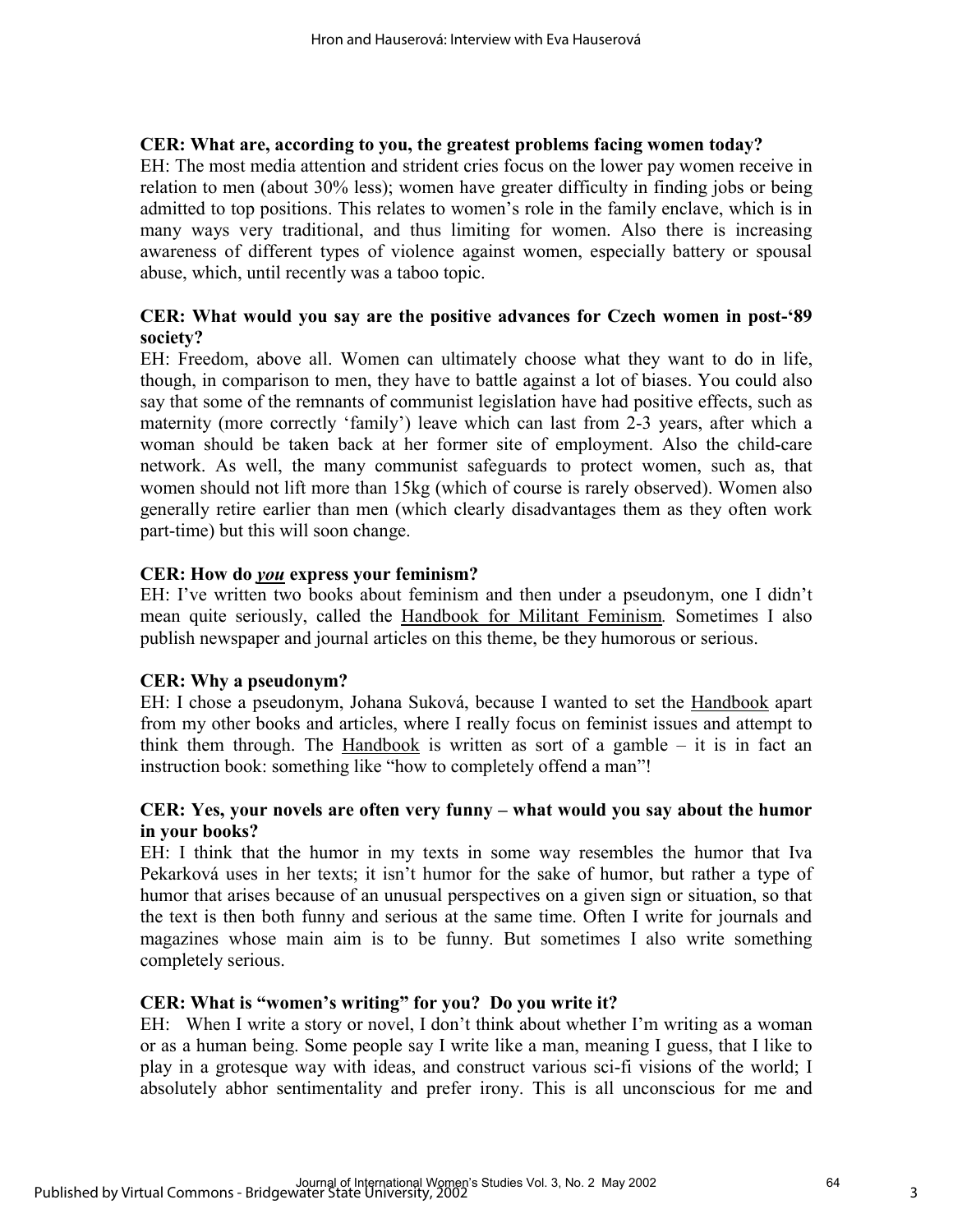therefore I don't feel particularly "unwomanly" because of it. Rather it just confirms for me that what's usually expected of women doesn't necessarily reflect reality, the way women really are.

#### **CER: How has your writing changed after '89?**

EH: Before '89, I wrote dark allegorical visions depicting the oppression of the communist regime. Now I write more playfully and freely. Aside from feminist elements, I bring a lot of environmental concerns into my work, because issues of a healthy living environment and ecology in fact interest me most, above all things.

#### **CER: What would you say most influenced your writing?**

EH: I studied biology and for a short while worked in genetic engineering, and this "environmental outlook" has accompanied me all my life; I guess that's why I'm interested in environmental questions. A second most important influence on me has been the experience of the totalitarian communist regime, above all the way in which it deformed (and continues to deform) people's psyche. I wasn't some kind of dissident, I lived in the so-called "gray zone" (that's a term coined by Jiřina Šiklová for people who didn't want to have conflicts with the regime so behaved more or less to conform, but on the other hand, never became part of the Party or actively supported communist politics). Most people lived like that and analyzing this phenomenon is really rather interesting. I think that in my novel Cvokyně I captured the mentality of these people in a rather evocative manner. The third element that influenced me is this feminism, which stems from my life experience: I was educated to become a woman scientist, or rather a scientist, without any gender connotation. Then, as an adolescent, I crashed head-on with the reality that something completely different was expected from girls. Another shock came with being a wife and mother. I should elaborate: motherhood for me was one of the most positive things in my life, but it was bring along many frustrations with the way in which our society is structured.

#### **CER: Do you identify with the characters you describe? Which ones in particular? Are any, such as your male characters, alien to you? In all, how would you describe the heroes and heroines in your books?**

EH: It is said that however many characters a writer creates, she always writes about herself, and this is definitively true in my case. I can easily become embodied as my characters, even into a male character, even a very unsympathetic male character (as you find is the case in the novella Zrání Madly v sedmi krocích) but I try not to enter into their way of viewing the world. In fact I cannot, or rather it would work out rather badly if I did. I guess of all my female characters, the one closest to me is the heroine of the novel Cvokyně, a crazy scientist, that travels through time and tries to change her own life. From my short stories I'd say it was probably the heroine of the story Trabant, who is a teenager with a lot of complexes, just like I was at one point, I guess. My heroines are -- how to say it? -- spontaneous feminists: most of the time they fight against a lot of assumptions and stereotypes that continue to confine women still today.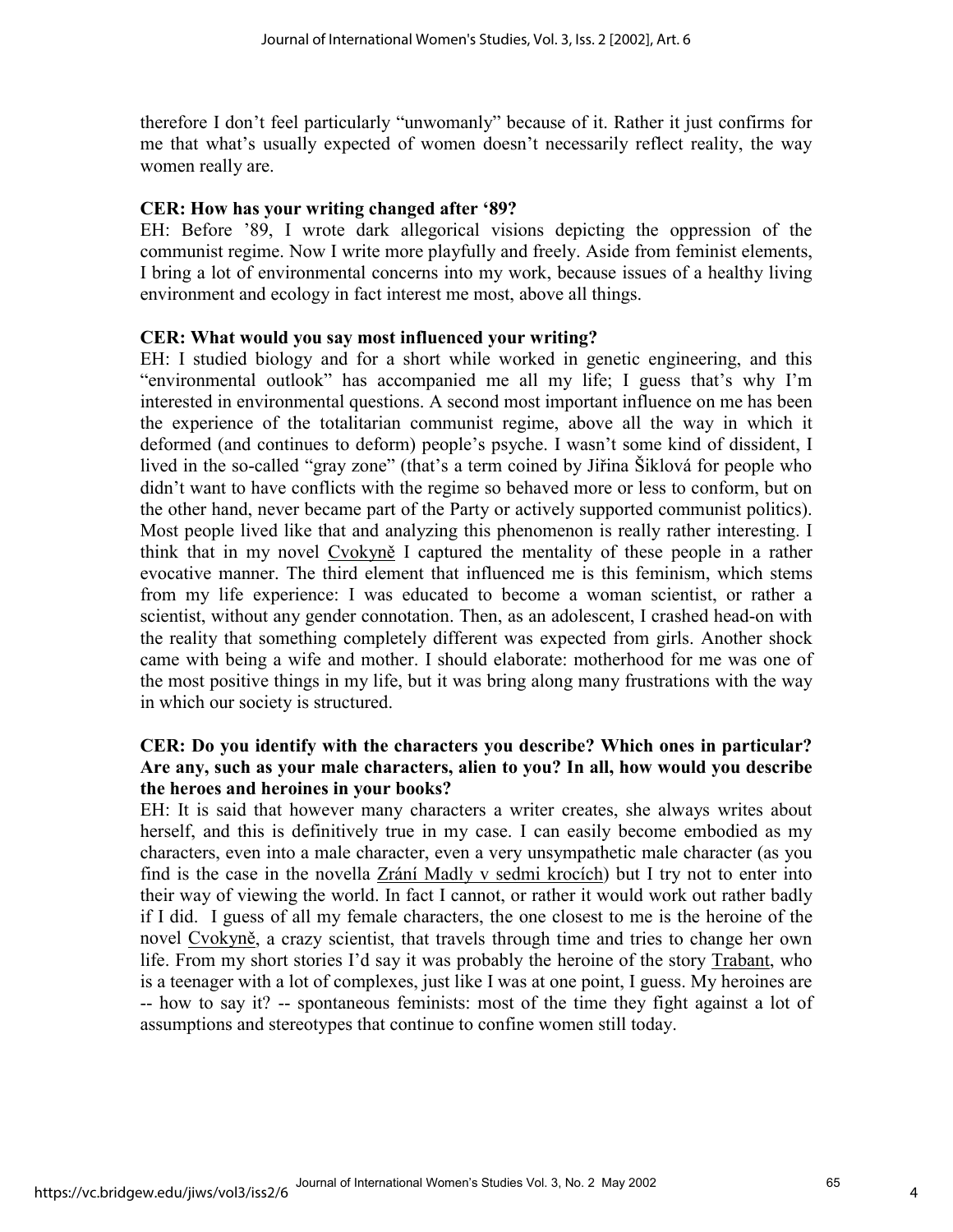#### **CER: You are also a translator, are you not?**

EH: I translate exclusively for the money; what's more I choose to translate these light pulp women's novels. I'd never want to be serious translator of literary texts; I don't feel fastidious or qualified enough. Besides I don't have the right mindset: a translator is in fact a type of servant who should be in complete awe and respect for the author s/he is translating.

#### **CER: Have any of your novels been translated into other languages?**

EH: Unfortunately not, only some of my stories. I'm not famous enough for that.

#### **CER: In sum what would you say is the "Eva Hauserová" trademark? How in a nutshell would you define yourself and your many talents?**

EH: I think that I have a good feel for certain trends; I easily follow where the wind leads me, or set off into uncharted waters. Of course I don't follow in whatever waters trickle by; like Iva Pekarková (to mention her again), who rides the wave of multiculturalism, I ride the wave of feminism, environmentalism and some type of 'speculative prognostication'. Sometimes I realize that I've missed my calling: I should have been a fashion designer, so that I could fully live out my life mission -- trendsetting -- without packaging it or accounting for it somehow. At least then, no one would be accusing me of maneuvering some type of "social engineering"-- a crime that too many Czech feminists and ecologists are accused of around here!

## **A Brief Bibliography of Hauserova's Work**

## **Publications in English**

**"The Cult of Motherhood"**, Everywoman 74, July/Aug, 1991, 20-21.

- "**Mind the Gap! Women from Post-Communist Countries: Conservativism or Progressivism?"**, Women: a Cultural Review, 3(3), Winter 1992, 238-243.
- "**Bronchitis, Laryngitis, Otitis... and Acute Hysteria: an Essay about the Cult of Motherhood and about my Own Experience with it"**, Yazzyk 2, 1993, 33-36, (reprinted in: S. Trnka and L. Busheikin (ed.), Bodies of Bread und Butter, Prague: Gender Studies Center 1993.)
- "**Images from the life of an Emancipated Woman"**, One Eye Open (Jedním okem) 1, 1993, 31-38.

**"The Good Girl, 1970 and a Bit"**, Yazzyk 4, 1995, 46-48.

"**A New Discovery: Men are Burglars of Extraterrestrial Origin! (Women Writers and Science Fiction in the Czech Republic".** In: Tanya Renne (ed.), Ana's Land: Sisterhood in Eastern Europe, Boulder, Westview Press, 1995.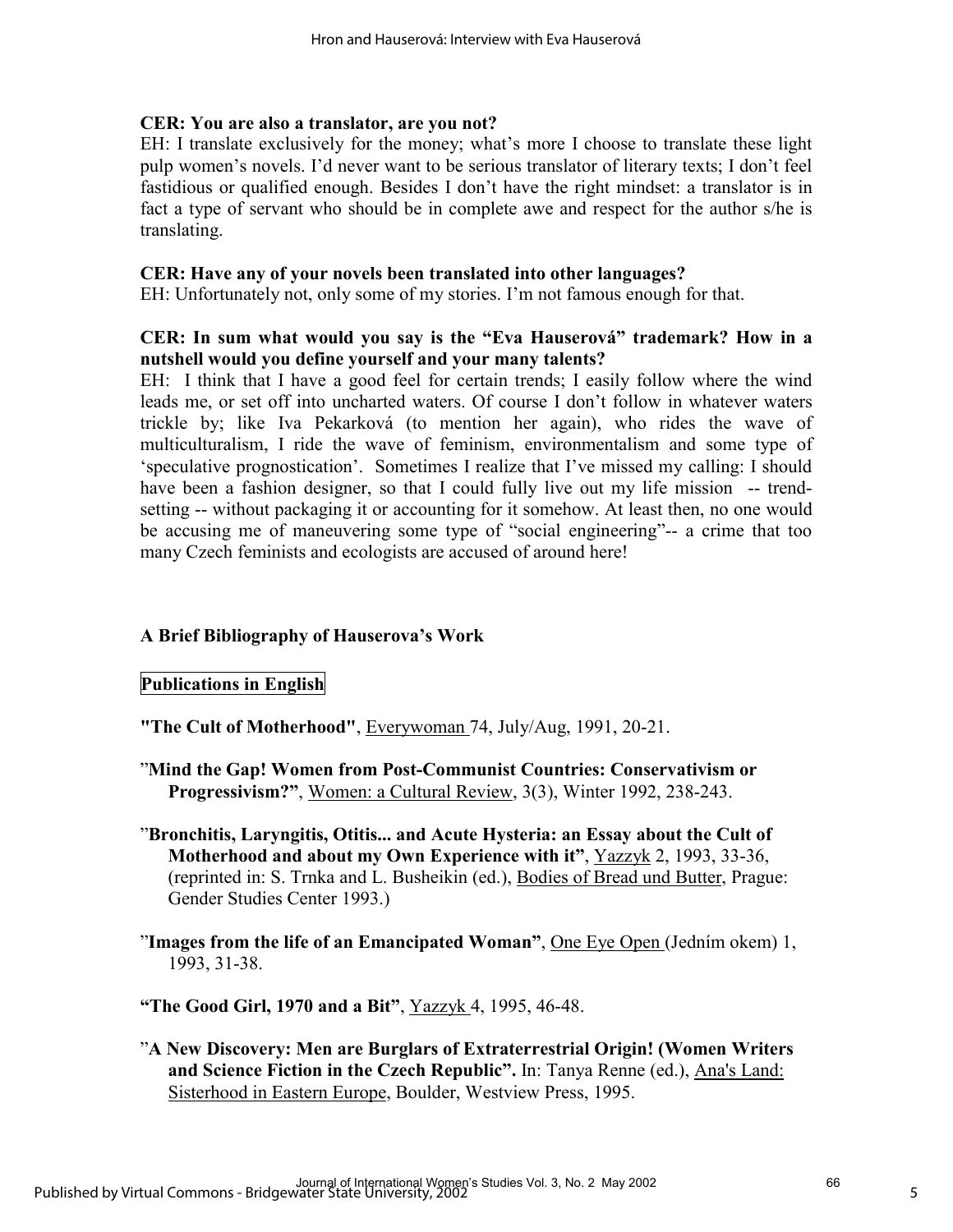"**Why and How do Czech Women Associate?"** Canadian Woman Studies, Sept. 1995.

## **Czech books**

*Cvokyně*, (sci-fi novel) Praha : Ivo Železný, 1992.

*Hostina mutagenů*, (sci-fi stories) Praha : Svoboda, 1992.

*Když se sudičky spletou*, (Fantastic feminist stories) Hauserová, Eva, Praha : Maťa, 2000.

*Lapače času*, (political commentary and social reflections) Olomouc : Votobia, 2000.

*Na koštěti se dá i lítat aneb Nemožné ženy dokážou i nemožné*, ( feminist stories) Praha : Lidové noviny 1995.

*Příručka militantního feminismu*,( militant feminist handbook) Ústí nad Labem : Reneco, 1999

*Růže mezi trním*, ( environmental concerns) Praha : Zelený kruh, 1996.

*Zrání Madly v sedmi krocích, aneb, Přitažlivost západních mužů*, (a satirical girl's novel set in the contemporary world ), Brno : ROD, 2000.

## **Collections Editor** :

**Alty a soprány**, (overview of Czech women's organizations) with Jana Štěpánová, Gender Studies Center, Praha 1994.

**Růže mezi trním, ženy v politickém životě**, (conference papers from conference *Zelený kruh)*, Praha 1996.

**Peníze nebo život**,( alternatives to consumer lifestyle, compendium from conference *Zelený kruh)*, Praha 1997.

**A selection of Czech articles**: see also collection *Lapače času* 

**Jsem pro zrušení pojmu "mužnost"**, Prostor 45-46, (téma Muži v ohrožení), Praha 2000.

**Kéž by mi imponovali**, fejeton, *MFD* 2000. **Muži mýma očima**, fejeton, *MFD* 2000. **Proč nám muži musí radit**, fejeton, *Cosmopolitan* 1998. **Potíže s oslovováním**, fejeton, *Cosmopolitan* 1998. **Vánoční zvyky a mužské podvědomí**, parodie, *Quo* 1999. **Feminismus útočí na pohodlí mužů**, fejeton, *Lidové noviny* 2000.